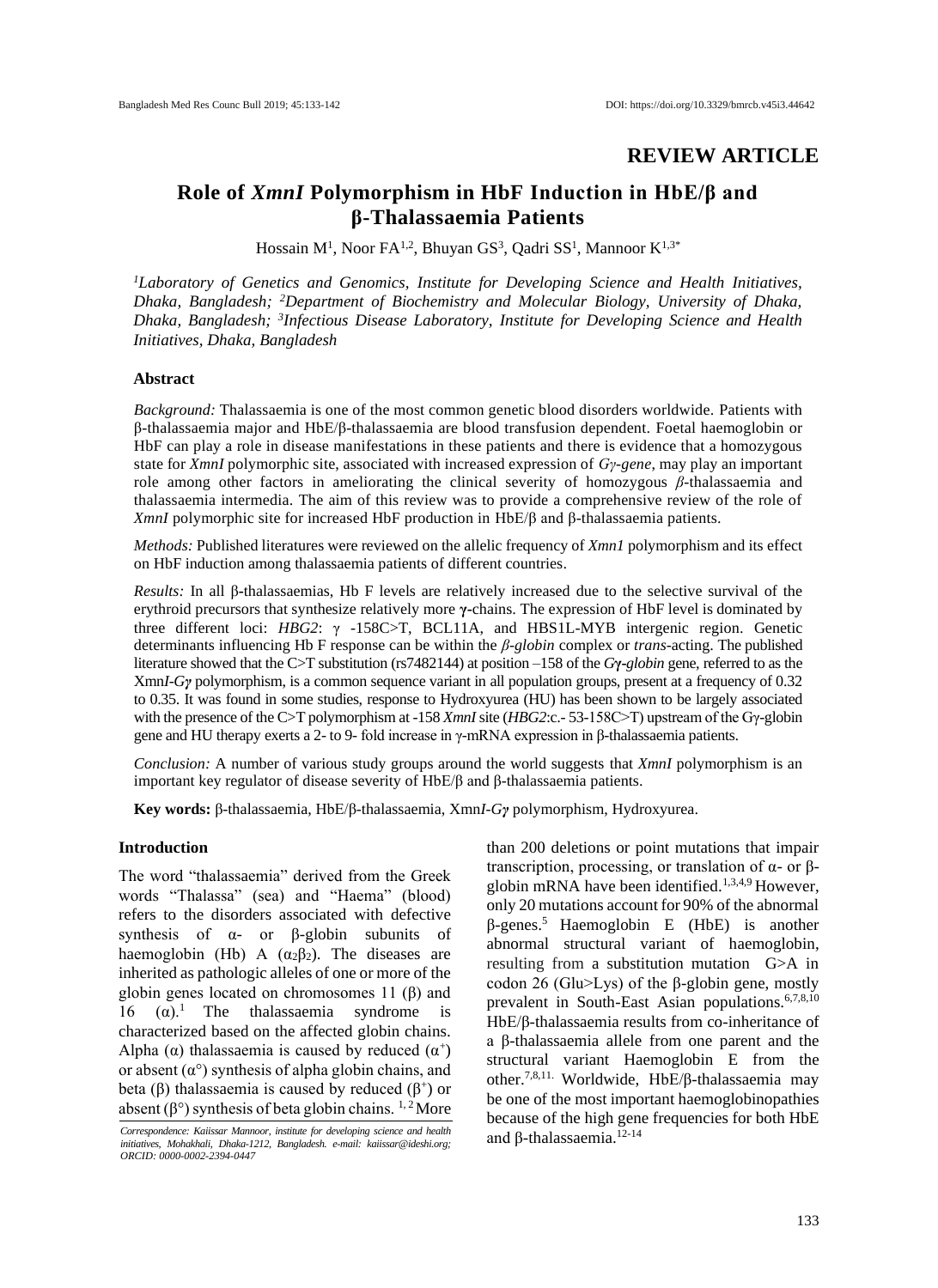Thalassaemia is one of the most common genetic blood disorders worldwide.15-17 It is estimated that more than 300,000 infants are born with major haemoglobinopathies worldwide each year of whom 60,000 to 70,000 are β-thalassaemia major cases especially in the Mediterranean area, Middle East, Far East, and East Asia.<sup>18-20</sup> Globally every year, severe form of β-thalassaemia accounts for 50,000 to 100,000 deaths in all age group and about 0.5%- 0.9% deaths of under-5 children of low or middle income countries.<sup>21</sup> According to Thalassaemia International Federation (TIF), about 23,000 children are born with transfusiondependent β-thalassaemia major each year, while a smaller ill-defined number have the nontransfusion dependent thalassaemia (NTDT), a form of β-thalassaemia intermedia.<sup>22</sup> Bangladesh, the most densely populated countries in the world, with a population of over 160 million people. According to World Health Organization (WHO), approximately 3% of the carriers of β-thalassaemia and 4% are the carriers of haemoglobin E (HbE) in Bangladeshi population.<sup>23</sup> It is highly concerning that with the birth rate of 21.6/1000, it could be estimated that nearly 2500 thalassaemia major cases are added every year in Bangladesh.<sup>24</sup> As, thalassaemia is a hereditary disease, it is only manageable when it is prevented. So, proper and effective public awareness should be built up among the population of Bangladesh.

However, the thalassaemias are heterogeneous at the molecular level, with more than 200 disease causing mutations having been identified.<sup>12</sup> In erythroid development, the *γ-*globin expression was regulated by interactions between *cis*-acting sequences within the *β-*globin cluster and *trans*acting factors such as BCL-11A, cMYB, and TOX.<sup>12</sup>,<sup>25</sup> The expression of HbF level is dominated by three different loci:*HBG2*: γ - 158C>T on 11p15.4, BCL11A on 2p16.1 and HBS1L-MYB intergenic region on 6q23.3. The most significant genetic factor in *cis* associated with high HbF is *XmnI* polymorphism located at - 158 upstream to the *Gy-globin* genes.<sup>26</sup> Although the production of Hb F is almost switched off at birth, all adults continue to produce residual amounts of Hb F. In all β**-**thalassaemias, HbF levels are relatively increased due to the selective survival of the erythroid precursors that synthesize relatively more **γ-**chains.<sup>4</sup>*Xmn1* polymorphism is responsible for the induction of **γ-**chains in adult patients with β**-**thalassaemias.

#### **Materials and Methods**

A literature review was performed with the aim to probe the role of Xmn*I-Gγ* polymorphism on HbF induction in thalassaemia patients. The articles were searched at PubMed, google scholar and other Journal databases. The key words such as thalassaemia, β-thalassaemia, HbE/βthalassaemia, Xmn*I-Gγ* polymorphism, Haemoglobin F and Hydroxyurea were used while searching these sources. Primarily, the articles which addressed the modifying effect of Xmn*I-Gγ* polymorphism on disease severity of the HbE/β and β-thalassaemia patients were screened. Finally, a total of 81 articles, both original and review, were selected for this review purpose. Articles not written in English were excluded.

*Pathophysiology and Clinical Variability of β-thalassaemia and HbE/ β-thalassaemia:* Although clinical spectra vary depending on coinheritance of other genetic modifiers, the underlying pathology among the types of thalassaemia is similar.<sup>27</sup> This pathology is characterised by decreased Hb production and red blood cell (RBC) survival, resulting from the excess of unaffected globin chain, which form unstable homotetramers that precipitate as inclusion bodies. αhomotetramers in β-thalassaemia are more unstable than β-homotetramers in α-thalassaemia and therefore precipitate earlier in the RBC life span, causing marked RBC damage and severe haemolysis associated with ineffective erythropoiesis (IE) and extramedullary hemolysis.<sup>28</sup> (figure:1) Without transfusion support, 85% of patients with severe homozygous or compound heterozygous β-thalassaemia will die by 5 years of age because of severe anaemia.<sup>29</sup>

β-thalassaemia includes three main forms: Thalassaemia Major, variably referred to as "Cooley's Anaemia" and "Mediterranean Anaemia", Thalassaemia Intermedia and Thalassaemia Minor also called "β-thalassaemia carrier", "β-thalassaemia trait" or "heterozygous βthalassaemia". Individuals with β-thalassaemia major  $(\beta^0/\beta^0, \beta^0/\beta^+,$  and sometimes  $\beta^+/\beta^+$ ) usually come to medical attention within the first two years of life and require regular RBC transfusions to survive.<sup>9</sup> (figure 2a) Patients with β-thalassaemia intermedia ( $\beta^{+}/\beta^{0}$  or,  $\beta^{+}/\beta^{+}$ ) have milder anemia and do not require or only occasionally require transfusion. $9$  (figure 2c).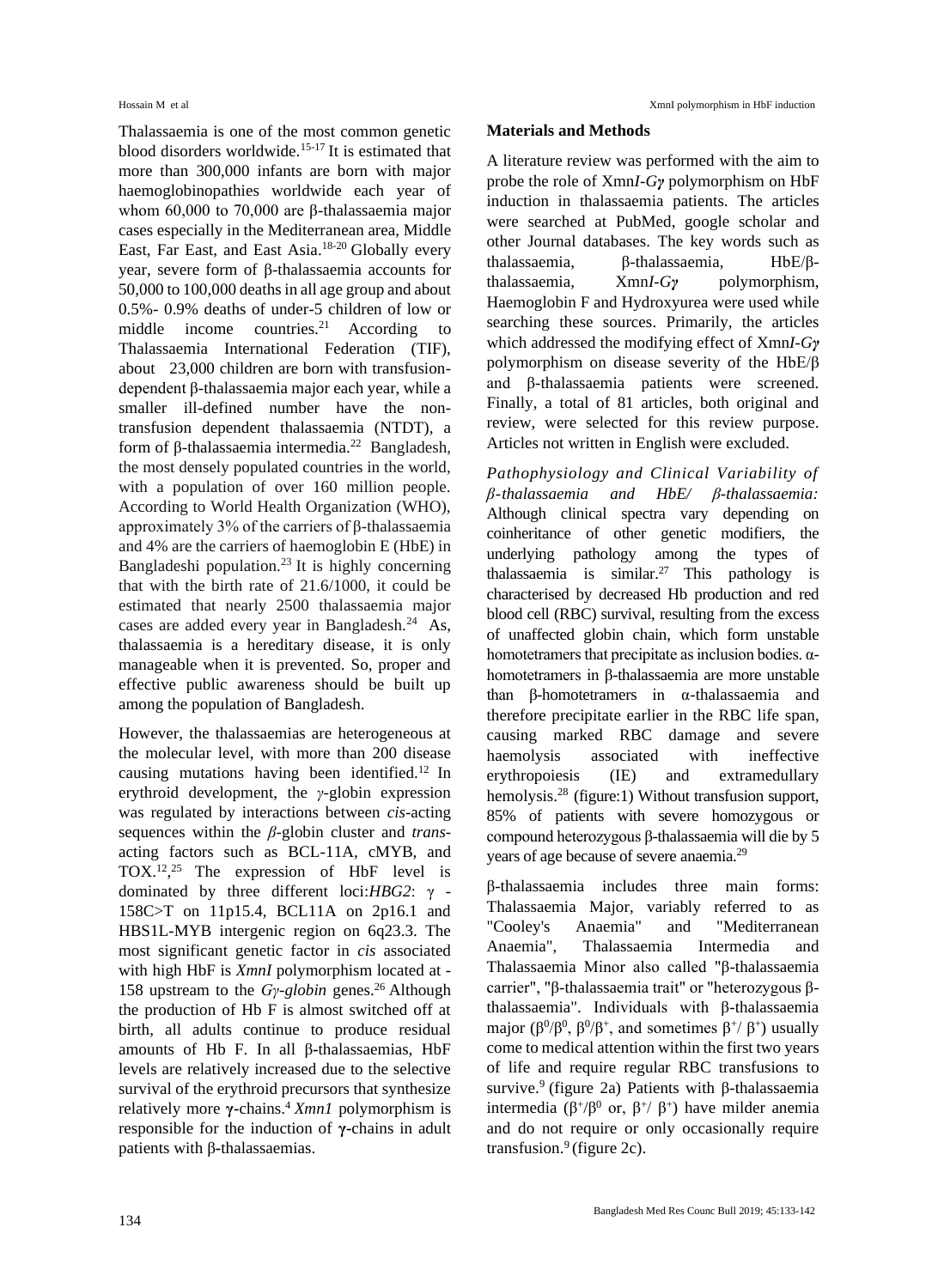XmnI polymorphism in HbF induction  $\blacksquare$ 



**Figure 1:** Mechanism of Ineffective Erythropoiesis (IE) and hemolysis in thalassaemia. (Rachmilewitz EA and Giardina PJ, 2011)<sup>28</sup>

And individuals with β-thalassaemia minor ( $\beta/\beta^+$ ,  $β/β<sup>0</sup>$  or mild  $β/β<sup>+</sup>$ ) are carriers and they are usually clinically asymptomatic but sometimes have a mild anemia. Table-1 illustrates common genotypes leading to a β-thalassaemia intermedia phenotype.<sup>30</sup> (figure 2b)

The *HBB* variants are represented in grey exons while the wild type alleles are represented in blue exons. Production of *β-globin* from a single/double wild type alleles are represented by one/two colored schematic of the *β-globin* protein respectively. Grey colored *β-globin* diagrams refer to below-normal synthesis levels of the protein, created by mutant *HBB* variants. Bright redcolored RBCs represent normal cell phenotype, while pink colored ones represent microcytic, hypochromic cells characteristic of betathalassaemia phenotype. Relative number of RBC reflects relative levels of anaemia amongst the three classes of β-thalassaemia and in comparison to the wild type RBC pool.



**Figure 2:** Schematic representation of inherited *β-globin* variants and related beta-chain and red blood cell (RBC) phenotype**.** 

**Table I:** Genotype-phenotype associations in β-thalassaemia.<sup>30</sup>

| Phenotype         | Genotype                                                                                                                                                                                                                                                                                                                                                                                                                                                                                                                                                                                                                                                                                          | <b>Clinical severity</b>                                                                                                                                                            |
|-------------------|---------------------------------------------------------------------------------------------------------------------------------------------------------------------------------------------------------------------------------------------------------------------------------------------------------------------------------------------------------------------------------------------------------------------------------------------------------------------------------------------------------------------------------------------------------------------------------------------------------------------------------------------------------------------------------------------------|-------------------------------------------------------------------------------------------------------------------------------------------------------------------------------------|
| Silent<br>carrier | Silent $\beta/\beta$                                                                                                                                                                                                                                                                                                                                                                                                                                                                                                                                                                                                                                                                              | Asymptomatic<br>No<br>hematological<br>abnormalities                                                                                                                                |
| Trait/minor       | $\beta^0/\beta$ , $\beta^+/\beta$ or mild<br>$\beta^+$ / $\beta$                                                                                                                                                                                                                                                                                                                                                                                                                                                                                                                                                                                                                                  | <b>Borderline</b><br>asymptomatic<br>anemia<br>Microcytosis<br>and                                                                                                                  |
| Intermedia        | $\beta^0$ /mild $\beta^+$ ,<br>$\beta^+$ /mild $\beta^+$ or mild<br>$\beta^+$ / mild $\beta^+$<br>$\beta^0$ /silent $\beta$ ,<br>$\beta^{+}/$ silent $\beta$ , mild<br>$\beta^{+}/$ silent $\beta$ , or<br>silent $\beta$ / silent $\beta$<br>$\beta^0$ / $\beta^0$ , $\beta^+$ / $\beta^+$ , or<br>$\beta^{+}/\beta^{+}$ and deletion<br>or non-deletion $\alpha$ -<br>thalassaemia<br>$\beta^0$ / $\beta^0$ , $\beta^+$ / $\beta^+$ , or<br>$\beta^{+}/\beta^{+}$ and<br>increased capacity<br>for γ-chain<br>synthesis<br>Deletion forms of<br>$\delta\beta$ -thalassaemia<br>and HPFH<br>$\beta^0/\beta$ or $\beta^+/\beta$ and<br>ααα or αααα<br>duplications<br>Dominant B-<br>thalassaemia | hypochromia<br>Late<br>presentation<br>Mild-<br>moderate<br>anemia<br>Transfusion<br>dependent<br>Clinical<br>severity is<br>variable and<br>ranges<br>hetween<br>minor to<br>major |
| Major             | (inclusion body)<br>$\beta^0$ / $\beta^0$ , $\beta^+$ / $\beta^+$ , or<br>$\beta^0$ / $\beta^+$                                                                                                                                                                                                                                                                                                                                                                                                                                                                                                                                                                                                   | Early<br>presentation<br>Severe<br>anemia<br>Transfusion-<br>dependent                                                                                                              |

Hb E/β-thalassaemia results from co-inheritance of a β-thalassaemia allele from one parent and the Haemoglobin E, structural variant of haemoglobin, from the other. Haemoglobin E results from a G>A substitution in codon 26 of the  $\beta$  globin gene, which produces a structurally abnormal Haemoglobin (HbE).<sup>31</sup> The pathophysiology of Hb E/β-thalassaemia is related to many factors including reduced β-chain synthesis resulting in globin chain imbalance, ineffective erythropoiesis, apoptosis, oxidative damage and shortened red cell survival. $32,33$  Depending on the severity of symptoms, HbE/β-thalassaemia can be divided into three categories.<sup>9</sup> Individuals with mild HbE/β-thalassaemia maintain Hb levels between 9 and 12 g/dl and usually does not develop clinically significant problems. Individuals with moderately severe HbE/β-thalassaemia maintain Hb levels between 6 and 7 g/dl and the clinical symptoms are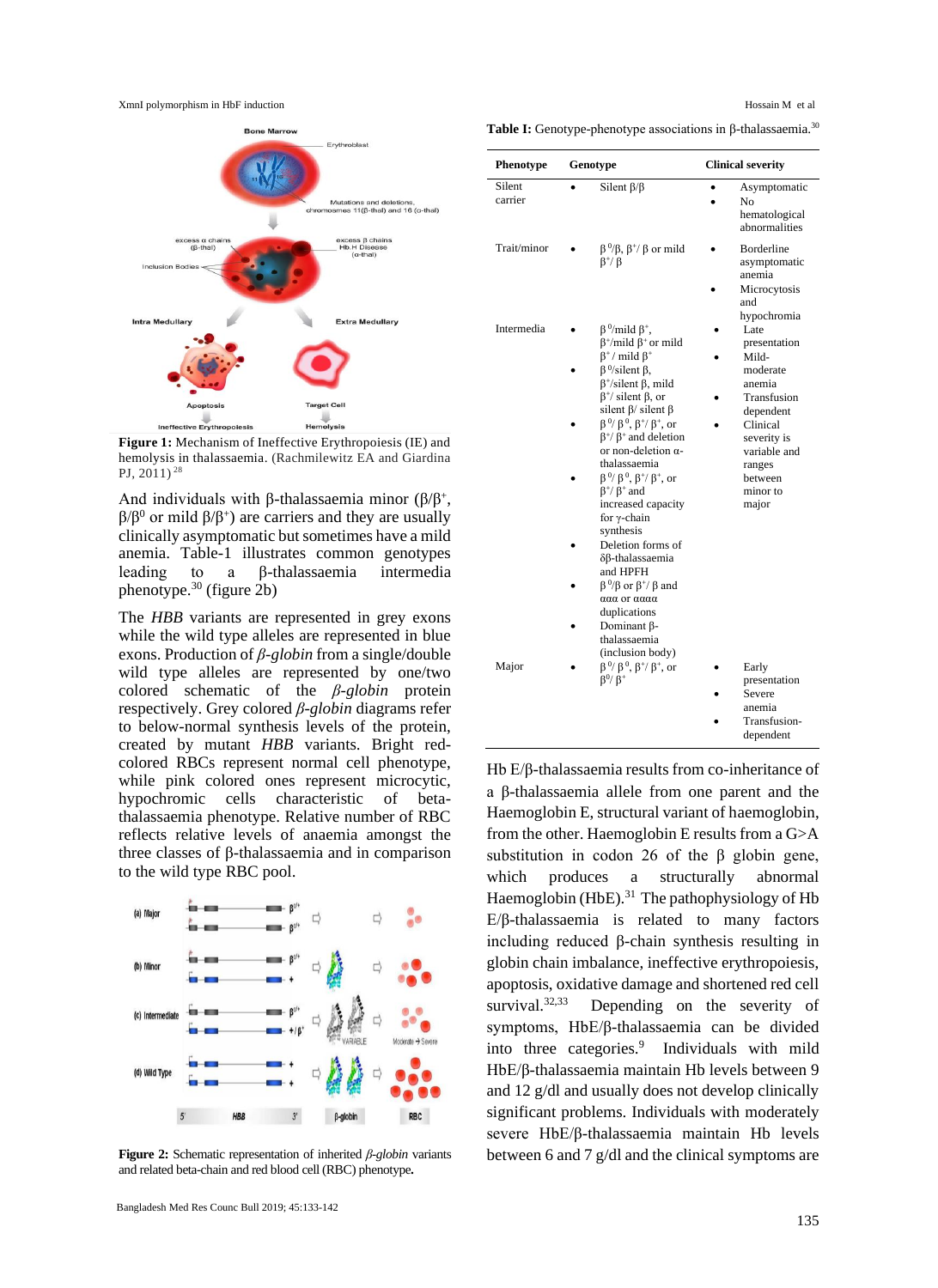similar to thalassaemia intermedia. The Hb level can be as low as 4-5 g/dl in the patients with severe HbE/β-thalassaemia usually manifest symptoms similar to thalassaemia major and are treated as thalassaemia major patients.

*The Globin Genes:* There are eight functional globin genes as well as several pseudo genes. The globin genes are found in two loci, each of which has an associated upstream regulatory element. The  $\alpha$ -globin locus on chromosome 16  $34,35$ contains three of globin genes. Listed in 5' to 3' order these are Haemoglobin subunit zeta (*HBZ*), Haemoglobin subunit alpha 2 (*HBA2*) and Haemoglobin subunit alpha 1 (*HBA1*) <sup>36</sup> (figure:3)



**Figure 3:** Chromosomal organization of the α- and β-globin gene clusters. A)

The genes of the β-globin gene cluster (ε, Gγ, Aγ,  $\delta$ , and β) are present on chromosome 11 in the same order in which they are expressed during development. The β–locus control region (β–LCR) is a major regulatory element located far upstream of the genes of the cluster that is necessary for the high level of expression of those genes. (B) The genes of the α-globin gene cluster (ζ,  $\alpha_1$ , and  $\alpha_2$ ) are present on chromosome 16, also in the same order in which they are expressed during development. HS-40 is a major regulatory element located far upstream of the genes of the cluster that is necessary for their high level of expression. (C) During fetal life, Hb F  $(\alpha_{2}\gamma_{2})$  is the predominant type of Haemoglobin. Haemoglobin switching refers to the developmental process that leads to the silencing of γ-globin gene expression and the reciprocal activation of adult β-globin gene expression. This results in the replacement of Hb F by Hb A  $(\alpha_2\beta_2)$  as the predominant type of Haemoglobin in adult life. (Frenette PS and Atweh GF. 2007)

The remaining five functional globin genes are found in the β-globin locus on chromosome 11.37,38 Listed in 5' to 3' order these are Haemoglobin subunit epsilon 1 (*HBE1*), Haemoglobin subunit gamma 2 (*HBG2*), Haemoglobin subunit gamma 1 (*(HBG1*), Haemoglobin subunit delta (*HBD*) and Haemoglobin subunit beta *(HBB*). An upstream regulatory element known as the β-Locus Control Region  $(\beta$ -LCR) is required for expression of these genes.<sup>39</sup> Fetal Hb (HbF,  $\alpha$ 2γ2) is the predominant form during fetal development but is largely replaced by adult Hb (HbA,  $α2β2$ ) following a shift from gamma (γ)- to β-globin gene expression that begins around birth. $40$  Two main mechanisms control globin gene switching, competition for access to the upstream regulatory element and autonomous gene silencing. $41$  Autonomous gene silencing plays an important role in the switching from foetal to adult Haemoglobin.

*Haemoglobin F:* Haemoglobin F (HbF, α2γ2) accounts for up to 90% of the circulating Haemoglobin at birth. It's synthesis starts to decline during the third trimester, and over the first year of life itis gradually replaced by adult Haemoglobin, HbA ( $α2β2$ ). Normal adults have less than 1% of HbF, apparently confined to a subsetof red blood cells called F cells, $42$  which constitute about 3% of the erythrocytes.<sup>43</sup> Several inherited and acquired conditions are associated with the persistence or the reactivation of HbF production. 44

Most of the genetic disorders associated with persistent HbF production involve alterations of the structure of the *β-globin* cluster. The highest adult levels of HbF are seen in β- and δβ-thalassaemia, or hereditary persistence of foetal haemoglobin (HPFH), in which HbF can constitute up to 100% of the Haemoglobin. It is now clear that HPFH is an extremely heterogeneous group of conditions, some of which result from deletions of the β-globin gene or point mutations in the *γ-globin* gene promoter regions, whereas others arise from genetic determinants that segregate independently of the β-globin gene cluster.<sup>45</sup>

Several acquired conditions are associated with modest elevations of HbF. They include pregnancy, recovery from marrow hypoplasia, aplastic anaemia, leukemia, thyrotoxicosis, haepatoma, and juvenile chronic myeloid leukaemia.<sup>46</sup>The latter condition is exceptional in that it seems to reflect a genuine reversion to fetal erythropoiesis. $47$  The remainder seem to be examples of the transient reactivation of HbF under conditions of acute erythropoietic stress, that is, rapid expansion of theerythron.<sup>48</sup>

*Mechanism for increased HbF production:* According to Rees DC *et al,* a proposed possible mechanism by which HbF may be increased.<sup>44</sup> In this model, the absolute numbers of F-cell progenitors would expand, proportionate to the increase in all red blood cell precursors. In both transfused and non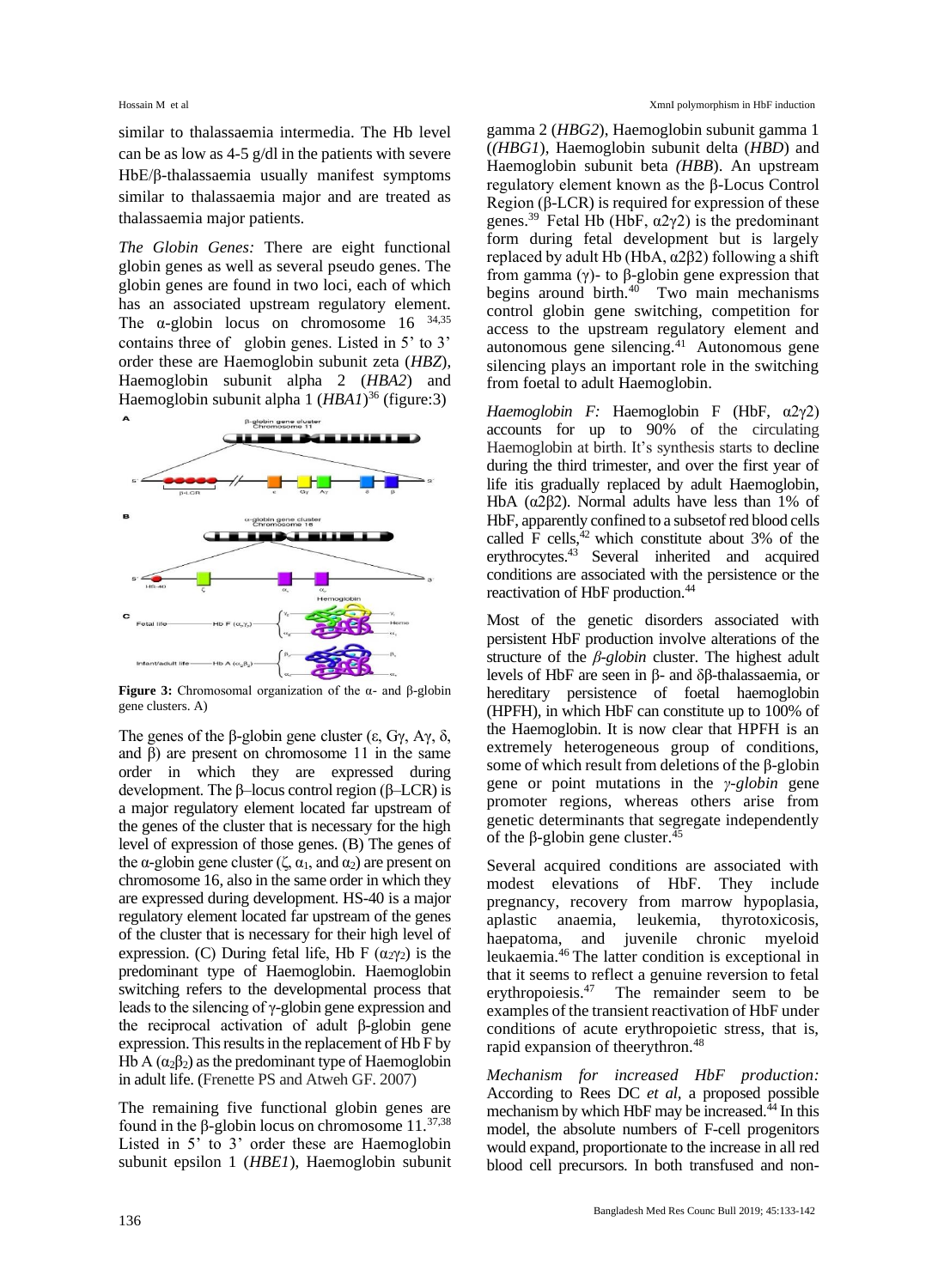transfused patients, the F-cell precursors would have a selective advantage because of their lesser degree of globin chain imbalance, leading to the observed increases in HbF levels. The observed change in  $\alpha/\delta$ ratio is not compatible with this mechanism alone, and suggests the possibility that there is a genuine increase in HbF and/or F-cell production. This preferential production of F reticulocytes has typically been thought to be important in acute increases in Epo, rather than the chronic elevations seen in thalassaemia figure 4. 48,49

*Association of XmnI polymorphism with Hb F induction:* Genetic determinants influencing Hb F response can be within the β*-globin* complex or *trans*-acting.



**Figure 4:** Proposed mechanism for increased HbF production in βthalassaemia syndromes. (Rees DC et. al., 1999)<sup>44</sup>

The C $\ge$ T substitution (rs7482144) at position  $-158$ of the *G***γ-***globin* gene, referred to as the Xmn*I-Gγ* polymorphism, is a common sequence variant in all population groups, present at a frequency of 0.32 to 0.35. $50,51$  Although the increases in Hb F and F cells are minimal in normal people, clinical studies have shown that, under conditions of hematopoietic stress, for example in homozygous β-thalassaemia and sickle cell disease, the presence of the *Xmn*1-G**γ** site favors a higher Hb F However, the  $-158$  C > T polymorphism is located near a nuclease hypersensitive site at 50 to 150 bp upstream region of the Gγ-globin gene. Perhaps the -158 substitution reduces the binding of transcription factor(s) that silence(s) the *γ-globin* gene expression in adult cells. Therefore, the γ-globin gene is reactivated in adult life. 54,55

The Hb F is a mixture of two molecular species α<sub>2</sub>Gγ<sub>2</sub> and  $α_2Aγ_2$  in which the constituent γ-chains contain a glycine or an alanine at position 136. During the switch from fetal to adult, there is a quantitative change in the **γ**-chain composition. Normally the G**γ**:A**γ** ratio is 70:30 at the time of birth and 40:60 in the trace amounts of Hb F found in the adult. This ratio is modified in many Haemoglobin disorders, but in the presence of *XmnI* polymorphic site almost this ratio look like the time of birth.<sup>56</sup>

*The frequency of XmnI polymorphic site:* The prevalence of *XmnI* polymorphic site 5' to the G**γ**gene is different among various population (table II). There is evidence that a homozygous state for Xmn1 polymorphic site, which is associated with increased expression of *Gγ-gene*, may play an important role among other factors in ameliorating the clinical features of homozygous *β*-thalassaemia and its clinical presentation as thalassaemia intermedia.<sup>57</sup> Furthermore, the presence of *XmnI* polymorphic site 5' to the G**γ***-globin* promoter region was positively correlated with elevated synthesis of fetal Hb and its G**γ**-globin component in term newborn infants and is associated with delayed switch over from fetal to adult Haemoglobin. It is unknown that how *Xmn1* polymorphic site influences the expression of the G**γ**-globin gene. It seems that interaction of a multi-protein transcription complex to be involved. In a genome-wide linkage study of large Asian Indian kindred, a genetic interaction between the *XmnI* polymorphic site and a locus on chromosome 8q was reported to influence on adult F cell (FC) levels.58,59 Unlike the rare mutations in the *γ-globin* promoter that are consistently associated with large discrete effects of increased HbF levels of 10–35% in heterozygotes, the so-called pancellular hereditary persistence of fetal Haemoglobin (HPFH), the change at  $G\gamma$  -158 does not always raise the Hb F levels in otherwise normal individuals. The *XmnI* polymorphic site is not a recognized binding motif for any of the known transcription factors.<sup>60</sup>

However, the Hb F response associated with the *XmnI* polymorphic site is usually moderate and may not be sufficient to explain the wide difference in phenotype observed in some cases.61,62 According to Ballas  $SK$  et al.<sup>63</sup> there was a significant correlation between the presence of Xmn1 polymorphic site and increased G*γ*: A*γ* ratio. However, the Hb F level was not significantly increased in the presence of *Xmn1* polymorphic site in their study. Although *XmnI*  polymorphic site maintains a G*γ*: A*γ* ratio typical of fetal life but does not necessarily cause elevation of Hb F. The latter seems to depend on factors other than the *XmnI* polymorphic site.<sup>63</sup> Hooshang N et al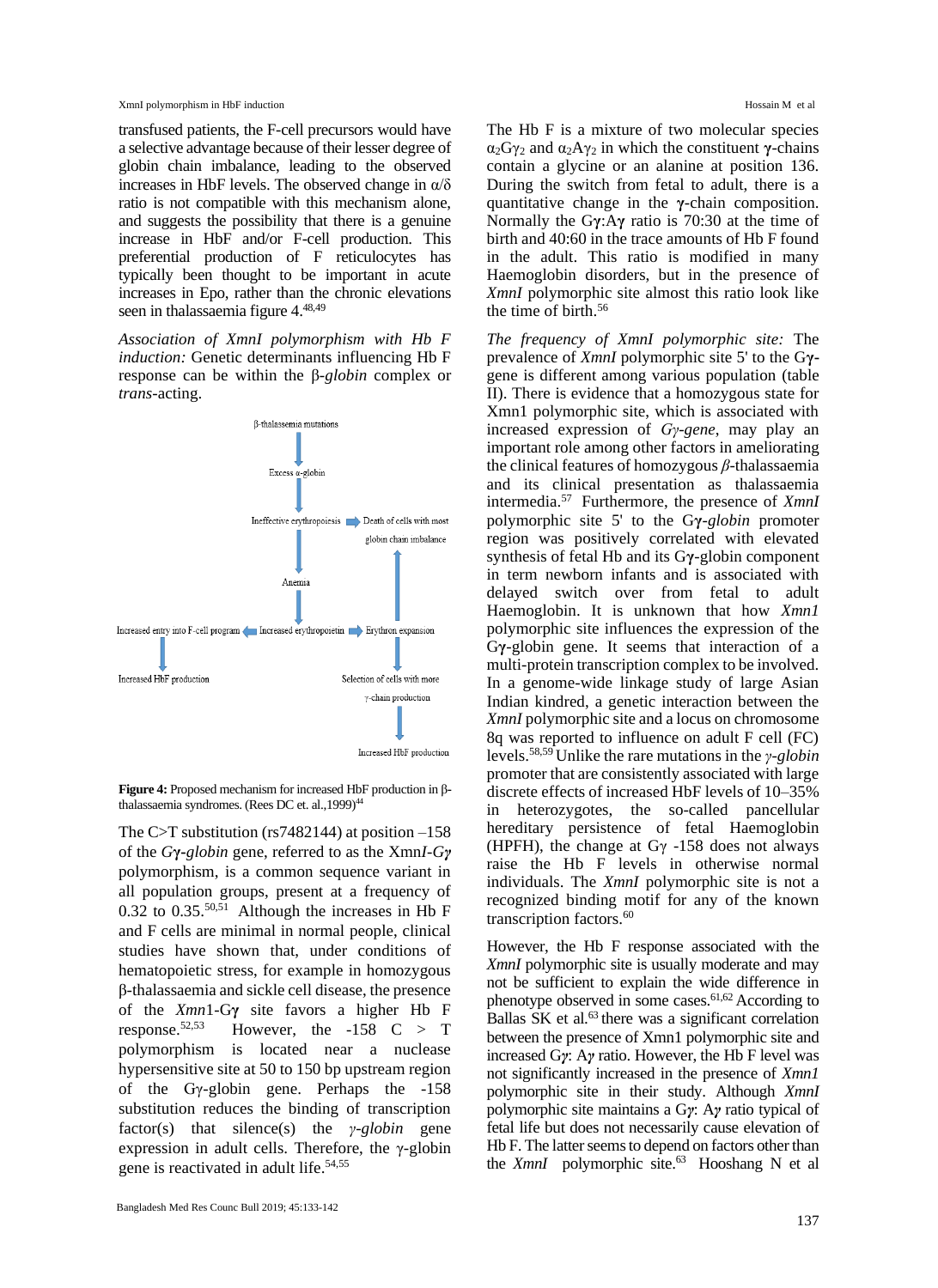revealed that in the presence of *XmnI* polymorphic site G*γ* percent and G*γ*: A*γ* ratio were significantly increased (*p=* 0.01) and the clinical features such as splenomegaly and bone marrow expansion were significantly improved ( $p = 0.01$ ). It was found that in the presence of *Xmn1* polymorphic site on both chromosomes (*+/+*) the level of Hb F tended to be increased compared to the absence of *Xmn1* (*-*/*-*) (table III). 60

**Table II:** Allelic Frequency of *Xmn1* polymorphic site in different population groups

| Country/<br><b>Population</b><br>groups | <b>Sample</b><br>Size (n) | <b>Types of</b><br>population                              | Frequency     | <b>References</b><br>no. |
|-----------------------------------------|---------------------------|------------------------------------------------------------|---------------|--------------------------|
| Caucasian<br>French<br>Canadian         | 100                       | Normal infants                                             | 0.32          | 56                       |
| European                                | 300                       | Healthy                                                    | $0.32 - 0.35$ | 50                       |
| India                                   | 64                        | <b>ß-thalassaemia</b>                                      | 0.25          | 77                       |
| Eastern<br>India                        | 64                        | <b>ß-thalassaemia</b><br>and HbF/<br><b>ß-thalassaemia</b> | 0.48          | 78                       |
| Northern<br>India                       | 101                       | <b>ß-thalassaemia</b><br>maior and<br>intermedia           | 0.28          | 79                       |
| Southern<br>Iran                        | 48                        | β-thalassaemia<br>intermedia                               | 041           | 80                       |
| Western<br>Iran                         | 197                       | <b>ß-thalassaemia</b><br>major                             | 0.39          | 60                       |
| Malaysia                                | 107                       | <b>ß-thalassaemia</b><br>major                             | 0.66          | 81                       |

Table III: Parameters associated with Xmn1 polymorphism in β-thalassaemia patients studied by Hooshang N et al. (2010) **<sup>60</sup>**

| <b>Parameter</b>                                 | Xmn1<br>C/C<br>$(+/+)$ | Xmn1<br>$C/T$ (+/- | Xmn1<br>T/T<br>$(-/-)$ | p<br>value |
|--------------------------------------------------|------------------------|--------------------|------------------------|------------|
| Hb F level<br>$\%$                               | 97.1                   | 94.4               | 91.8                   | 0.08       |
| $G\gamma\%$                                      | 74.8                   | 71.4               | 66.7                   | 0.01       |
| $Aγ$ %                                           | 25.1                   | 28.6               | 33.3                   | 0.01       |
| $G\gamma/$ A $\gamma$ ratio                      | $3 \pm 0.5$            | $2.5 + 0.4$        | $2 + 0.3$              | 0.01       |
| Age of first<br>blood<br>transfusion<br>(months) | $12 \pm 8$             | $11 \pm 5$         | $10 \pm 5$             | 0.16       |
| Facial bone<br>deformity %                       | 17.5                   | 25.4               | 57.1                   | 0.02       |
| Splenectomy %                                    | 15.9                   | 19.1               | 65                     | 0.01       |

*Gγ-XmnI polymorphism genotyping: XmnI*  polymorphism is heterogeneously distributed in different parts of the world. $64$  The archived genomic DNAs are genotyped employing Polymerase Chain Reaction Restriction Fragment Length Polymorphism (PCR-RFLP) technique. The genotypes were categorised into homozygous wild type  $(CC, +/+)$ , heterozygous  $(CT, +/-)$  and homozygous variant  $(TT, -/-)^{60, 65-68}$  Another study was performed to detect the *Gγ-XmnI*  polymorphism genotype in patients using the Tetra-Primer ARMS-PCR technique.<sup>69</sup>

*Association of Gγ-XmnI polymorphism with Hydroxyurea (HU) treatment:* HU therapy has been successfully used in thalassaemia intermedia patients and was associated with a signifcant improvement in hematological parameters and quality of life. $70,71$ Hydroxyurea efficacy in β-thalassaemia major has been variable in different studies.72-74 Response to HU has been shown to be largely associated with the presence of the C>T polymorphism at -158 Xmn1 site (*HBG2*:c.- 53-158C>T) upstream of the Gγ-globin gene and it is thus far the most studied nucleotide change to have a significant association to drug response. This particular polymorphism acts as an enhancer of HbF expression during erythropoietic stress, resulting in a beneficial effect in SCD patients. HU is a myelo suppressive agent that may enhance fetal Haemoglobin production. Several pharmacologic agents, such as 5 azacytidine, erythropoietin, butyrates including Hydroxyurea have been shown to stimulate *γglobin* gene expression *in vivo* and therefore might reduce the severity of clinical symptoms in patients with intermediate thalassaemia. Moreover, one study on β-thalassaemia patients treated with Hydroxyurea has revealed a significant correlation between the presence of T allele in *Xmn1*  polymorphic site and the better treatment response. Hydroxyurea therapy exerts a 2- to 9- fold increase in γ-mRNA expression in β-thalassaemia patients,<sup>74</sup> leading to improvement in the  $a/non$ a-chain imbalance and more-effective erythropoiesis.<sup>75</sup> However, Kosaryan et al. suggested that β-thalassaemia major or intermedia with *Xmnl* polymorphism of ( C/T or +/–) show better response to hydroxyurea therapy than ( $T/T$  or  $-/-$ ) genotype, this finding was not proved by other studies.<sup>76</sup> No previous study on association of *Gγ-XmnI* polymorphism with Hydroxyurea (HU) treatment in Bangladeshi population is found.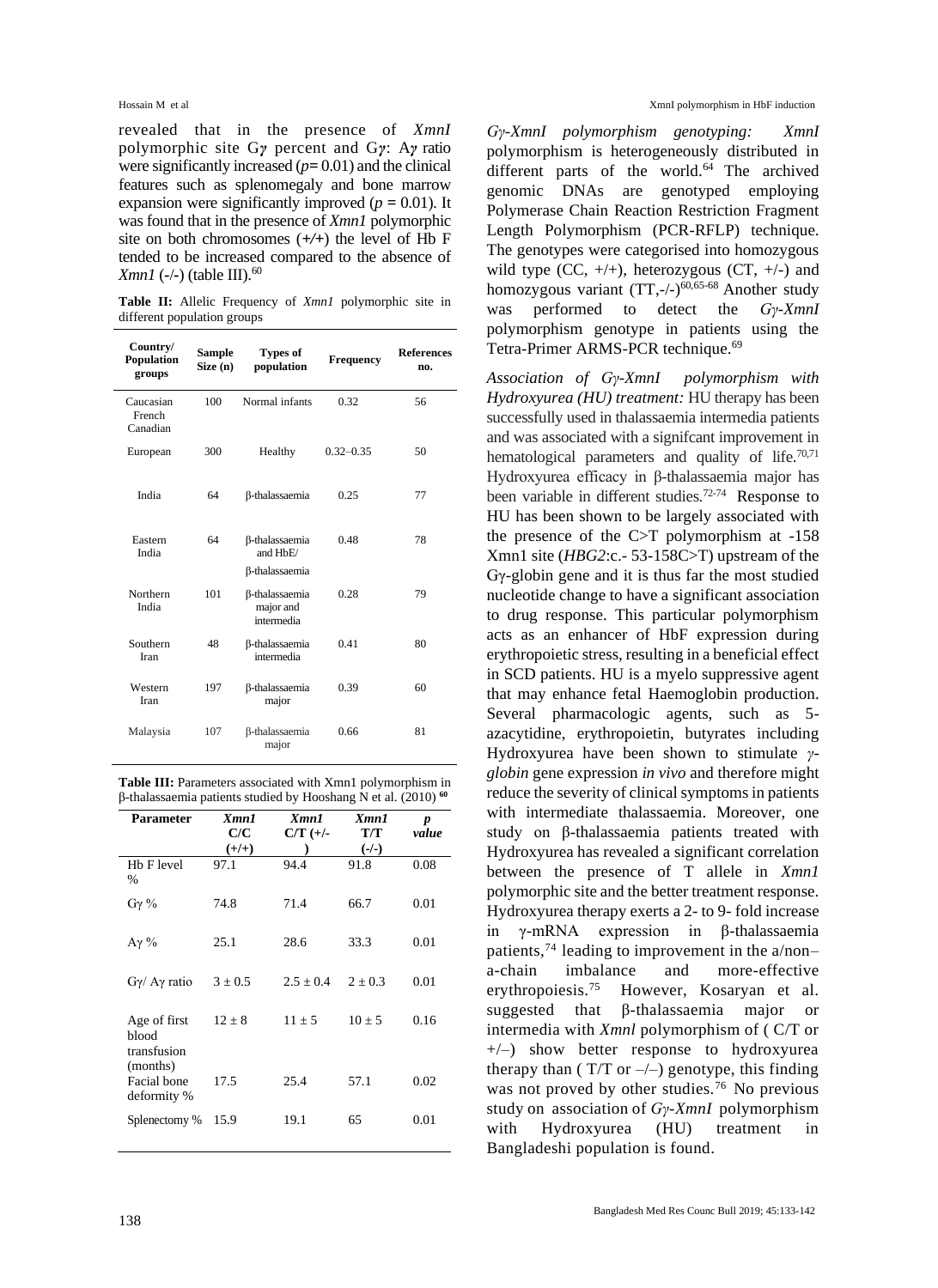XmnI polymorphism in HbF induction  $\blacksquare$ 

### **Conclusion**

The high level of HbF can ameliorate the severity of the disease by reducing the excess alpha chain imbalance in patients with Sickle cell disease (SCD), β-thalassaemia and HbE/β-thalassaemia. Therefore, for investigating the success of Hydroxyurea medication in diseased population, a follow-up study is required to determine the HbF induction effect of Hydroxyurea in presence of T allele in thalassaemia patients. However, till date there is no study regarding the frequency of *XmnI-Gγ* polymorphism and its effect on HbF production among thalassaemia patients in Bangladesh. So, study on the effect of *XmnI-Gγ* polymorphism on disease severity of Bangladeshi thalassaemia patients is recommended in order to validate the use of Hydroxyurea as therapeutic intervention for these patients.

#### **References**

- 1. Rachmilewitz EA, Giardina PJ. How I treat thalassaemia. Blood. 2011; 118: 3479-88.
- 2. Muncie JH, Campbell J. Alpha and beta thalassaemia. American family physician. 2009; 80:339-44.
- 3. Ma Q, Abel K, Sripichai O, Whitacre J, Angkachatchai V, Makarasara W, et. al. β‐Globin gene cluster polymorphisms are strongly associated with severity of HbE/β<sup>0</sup>-thalassaemia. Clinical genetics. 2007; 72:497-505.
- 4. Thein SL. Genetic modifiers of beta-thalassaemia. Haematologica. 2005; 90:649-60.
- 5. Kazazian HJ, Boehm CD. Molecular basis and prenatal diagnosis of beta-thalassaemia. Blood 1988; 72:1107-16.
- 6. Ma Q, Abel K, Sripichai O, Whitacre J, Angkachatchai V, Makarasara W, Winichagoon P, Fucharoen S, Braun A, Farrer LA. β‐Globin gene cluster polymorphisms are strongly associated with severity of HbE/β<sup>0</sup>-thalassaemia. Clinical genetics. 2007; 72:497-505.
- 7. Olivieri NF, Pakbaz Z, Vichinsky E. HbE/βthalassaemia: basis of marked clinical diversity. Hematology/Oncology Clinics. 2010; 24:1055-70.
- 8. Olivieri NF, Pakbaz Z, Vichinsky E. Hb E/betathalassaemia: a common & clinically diverse disorder. The Indian journal of medical research. 2011; 134:522.
- 9. Galanello R, Origa R. Beta-thalassaemia. Orphanet journal of rare diseases. 2010; 5:11.
- 10. Vichinsky E. Haemoglobin E syndromes. ASH Education Program Book. 2007; 2007:79-83.
- 11. George E. HbE β-thalassaemia in Malaysia: revisited. J Hematol Thromb Dis. 2013; 1:2.
- 12. Weatherall DJ & Clegg JB. Inherited haemoglobin disorders: an increasing global health problem. Bull. World Health Organ. 2001; 79: 704–12.
- 13. World Health Organization. 1989. Guidelines for the control of haemoglobin disorders. Report of the VIth Annual Meeting of the WHO Working Group on Haemoglobinopathies. World Health Organization, Geneva. Cagliairi, Sardinia.
- 14. Vichinsky EP. Report of Proceedings: 1999 International Conference on E-β Thalassaemia. J. Pediatr. Hematol. Oncol. 2000; 22: 550.
- 15. Marengo-Rowe AJ. The thalassaemias and related disorders. Baylor university medical center proceedings: Taylor & Francis 2007; 27-31.
- 16. Olivieri NF, Muraca GM, O'Donnell A, Premawardhena A, Fisher C, Weatherall DJ. Studies in haemoglobin E beta‐thalassaemia. British journal of haematology. 2008; 141:388-97.
- 17. Abolghasemi H, Amid A, Zeinali S, Radfar MH, Eshghi P, Rahiminejad MS, Ehsani MA, Najmabadi H, Akbari MT, Afrasiabi A, Akhavan-Niaki H. Thalassaemia in Iran: epidemiology, prevention, and management. Journal of Pediatric Hematology/Oncology. 2007; 29:233-38.
- 18. Galanello R, Eleftheriou A, Traeger-Synodinos J, et al. Prevention of Thalassaemias and Other Haemoglobin Disorders. Cyprus: Thalassaemia International Federation Publications.2003.
- 19. Angastiniotis M, Modell B, Englezos P, et al. Prevention and control of haemoglobinopathies. Bull World Health Organ. 1995;73:375–86.
- 20. Tahura S, Selimuzzaman M, Khan WA. Thalassaemia Prevention: Bangladesh Perspective-A Current Update. Bangladesh Journal of Child Health. 2016;40:31-38.
- 21. Weatherall D, Akinyanju O, Fucharoen S, et al. Inherited disordersof Haemoglobin. In: Jamison DT, Breman JG, Measham AR, et al.eds. Disease Control Priorities in Developing Countries. New York:Oxford University Press; 2006:663–80.
- 22. Guidelines for the Management of Non-transfusion dependent thalassaemia (NTDT). 2<sup>nd</sup> edition. Thalassaemia International Federation.2017; 22.
- 23. Organization WH, *et al*. Management of haemoglobin disorders: report of a joint WHO-TIF meeting, Nicosia, Cyprus, 16-18 November 2007. 2008.
- 24. Mandal PK, Maji SK, Dolai TK. Present scenario of Haemoglobinopathies in West Bengal, India: An analysis of a large population. Int J Med Public Heal. 2014; 4:496-99.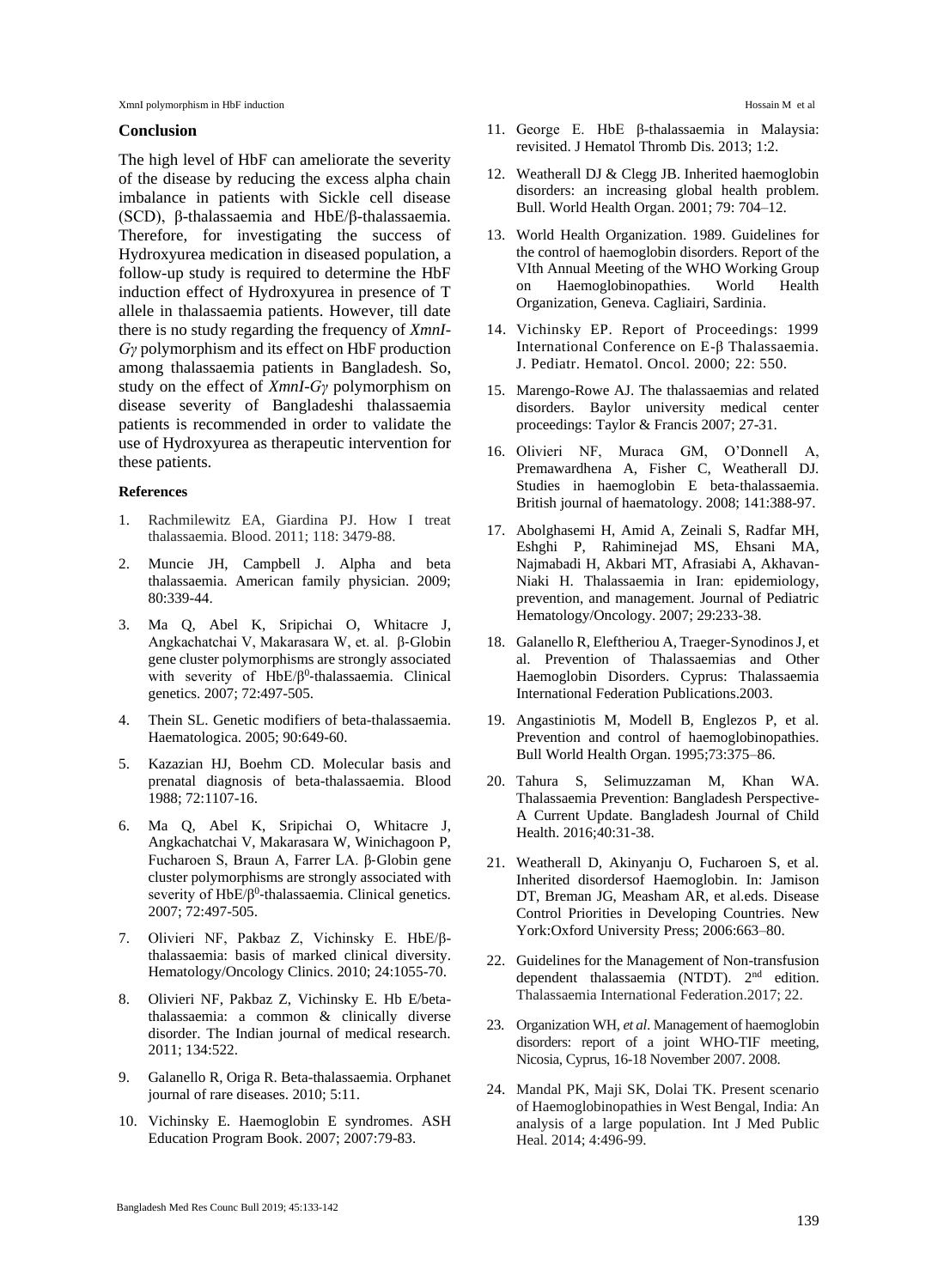- 25. Jiang J, Best S, Menzel S et al. cMYB is involved in the regulation of fetal haemoglobin production in adults. Blood.2006; 108:3:1077–83.
- 26. Garner C, Tatu T, Reittie JE et al. Genetic influences on F cells and other hematologic variables: a twin heritability study. *Blood*.2000; 95:342–46.
- 27. Weatherall D. The thalassaemias. In: Stamatoyannopoulos G, Nienhuis A, Majerus P, eds. *Molecular Basis of Blood Diseases* (2nd ed). Philadelphia, PA: Saunders; 1994:157.
- 28. Rund D, Rachmilewitz E. Beta-thalassaemia. N Engl J Med*.* 2005; 353:1135-46.
- 29. Schwartz E Jr. Thalassaemia syndromes. In: Miller D, Baehner R, eds. Smith's Blood Diseases of Infancy and Childhood (6th ed). St Louis, MO: Mosby; 1989:428.
- 30. Musallam KM, Rivella S, Vichinsky E, Rachmilewitz EA. Non-transfusion-dependent thalassaemias. Haematologica 2013;98:833-44.
- 31. Orkin SH, Kazazian HH Jr, Antonarakis SE, et al. Abnormal RNA processing due to the exon mutation of beta E-globin gene. Nature 1982;300:768–69.
- 32. Datta P, Basu S, Chakravarty SB, et al. Enhanced oxidative cross-linking of Haemoglobin E with spectrin and loss of erythrocyte membrane asymmetry in Haemoglobin Ebeta-thalassaemia. Blood Cells Mol Dis 2006;37:77–81.
- 33. Pootrakul P, Sirankapracha P, Hemsorach S, et al. correlation of erythrokinetics, ineffective erythropoiesis, and erythroid precursor apoptosis in Thai patients with thalassaemia. Blood 2000;96:2606–12.
- 34. Deisseroth, A. et al.Localization of the human alpha-globin structural gene to chromosome 16 in somatic cell hybrids by molecular hybridization assay. *Cell*.1977;12:205–18.
- 35. Mettananda, S, Gibbons RJ & Higgs, DR. Understanding α-globin gene regulation and implications for the treatment of β-thalassaemia. Annals of the New York Academy of Sciences. 2016; 1368:16–24.
- 36. Higgs DR. The molecular basis of α-thalassaemia. Cold Spring Harbor perpectives in medicine.2013: a011718.
- 37. Deisseroth A et al. Chromosomal localization of human  $\beta$  globin gene on human human β globin gene on human chromosome 11 in somatic cell hybrids. Proceedings of the National Academy of Sciences of the United States of America.1978; 75:1456–60.
- 38. Noordermeer D and de Laat W. Joining the loops: β-Globin gene regulation. IUBMB Life.2008; 60:824–33.
- 39. Kukreti S *et al*. Structural polymorphism at LCR and its role in beta globin gene regulation. Biochimie. 2010; 92:1199–206.
- 40. Thein SL and Menzel S. Discovering the genetics underlying foetal haemoglobin production in adults. British Journal of Haematology.2009. 145:455–67.
- 41. Stamatoyannopoulos G. Control of globin gene expression during development and erythroid differentiation. Experimental Hematology.2005; 33: 259–71.
- 42. Boyer SH, Belding TK, Margolet L, Noyes AN: Fetal haemoglobin restriction to a few erythrocytes (F cells) in normal human adults. Science 188:361, 1975.
- 43. Thein SL, Craig JE: Genetics of Hb F/F cell variance in adults and heterocellular hereditary persistence of fetal Haemoglobin. Haemoglobin 1998;22:401.
- 44. Rees DC, Porter JB, Clegg JB, Weatherall DJ. Why are Haemoglobin F levels increased in HbE/β thalassaemia? Blood. 1999; 94:3199-204.
- 45. Forget B: Molecular basis of hereditary persistence of fetal Haemoglobin. Ann N Y Acad Sci.1998;850:38.
- 46. Weatherall DJ, Clegg JB. The Thalassaemia Syndromes. Oxford,UK, Blackwell, 1981.
- 47. Weatherall DJ, Clegg JB, Wood WG, Callender ST, Sheridan BL,Pritchard J: Foetal erythropoiesis in human leukaemia. Nature. 1975; 257:710.
- 48. Blau CA, Constantoulakis P, Al-Khatti A, Spadaccino E, Goldwasser E, Papayannopoulou T, Stamatoyannopoulos G: Fetal Haemoglobin in acute and chronic states of erythroid expansion. Blood. 1993; 81:227.
- 49. Stamatoyannopoulos G, Veith R, Galanello R, PapayannopoulouT: HbF production in stressed erythropoiesis: Observations and kineticmodels. Ann N Y Acad Sci.1985; 445:188.
- 50. Garner C, Tatu T, Game L, Cardon LR, Spector TD, Farrall M, et al. A candidate gene study of F cell levels in sibling pairs using a joint linkage and association analysis. GeneScreen 2000; 1:9-14.
- 51. Badens C, Joly P, Agouti I, Thuret I, Gonnet K, Fattoum S et al. Variants in genetic modifiers of bthalassaemiacan help to predict the major or intermedia type of thedisease. Haematologica. 2011; 96:1712-14.
- 52. Thein SL, Wainscoat JS, Sampietro M,Old JM, Cappellini D, Fiorelli G et al. Association of thalassaemia intermedia with a β-globin gene haplotype. Br J Haematol 1987;65:367-73.
- 53. Labie D, Pagnier J, Lapoumeroulie C, Rouabhi F, Dunda-Belkhodja O, Chardin P, et al. Common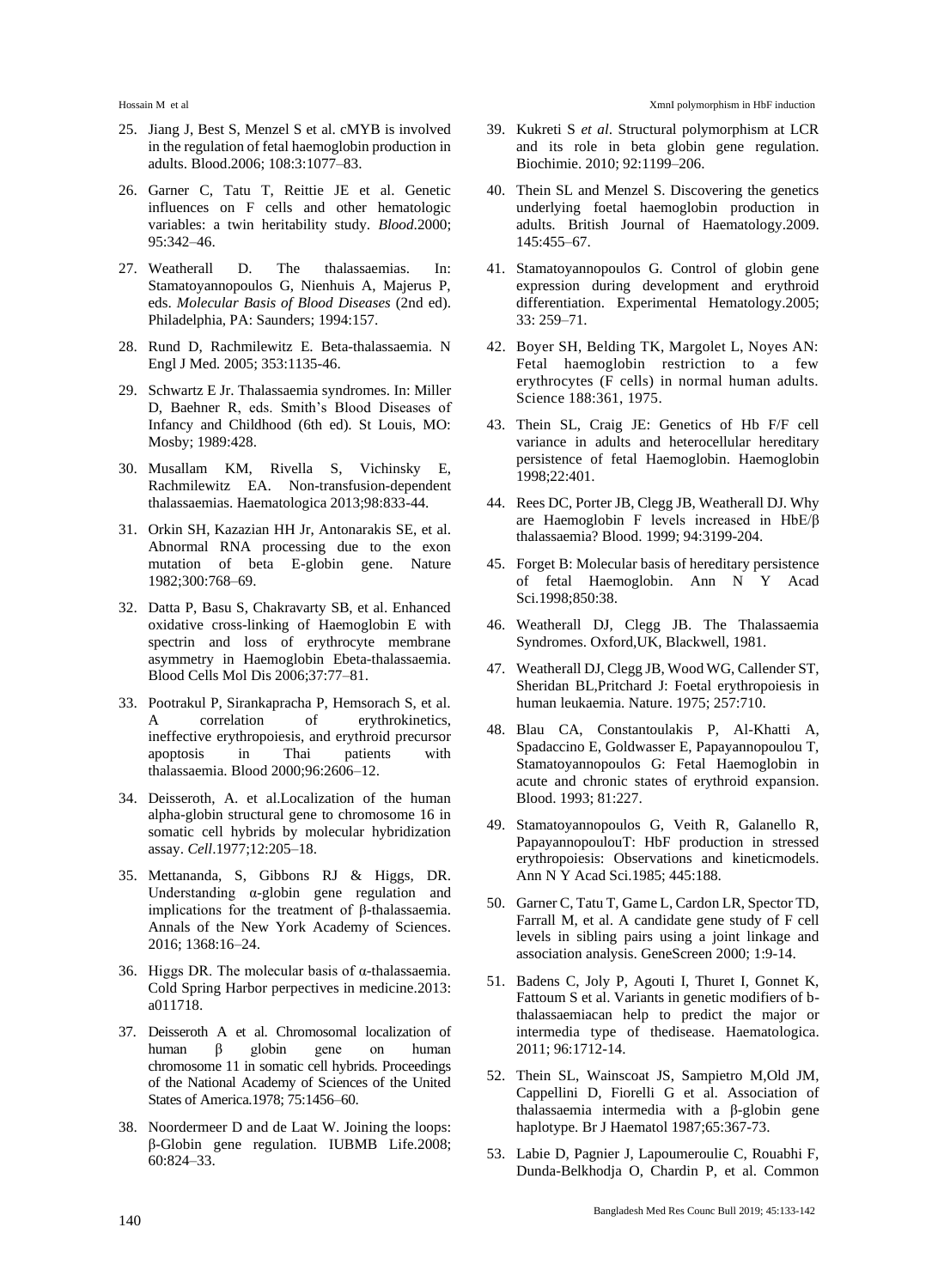haplotype dependency of high G g-globin gene expression and high Hb F levels in β-thalassaemia and sickle cell anemia patients. Proc Natl Acad Sci USA 1985;82:2111-14.

- 54. Bank A. Regulation of human fetal Haemoglobin: new players, new complexities. Blood. 2006; 10:435-43.
- 55. Schechter A. Haemoglobin research and the origins of molecular medicine. Blood. 2008; 112:3927-38.
- 56. Peri KG, Gagnon J, Gagnon C et al. Association of 158(C**>**T) (*Xmn1*) DNA polymorphism in G [gamma]-globin promoter with delayed switchover from fetal to adult haemoglobin synthesis. Pediatr Res.1997; 41:214–17.
- 57. Ghanem M, Girodon E, Vidaud M et al. A comprehensive scanning method for rapid detection of beta-globin gene mutation and polymorphisms. Hum Mutat.1992;1:229-39.
- 58. Gilman JG, Huisman THJ. DNA sequence variation associated with elevated fetal Gγ-globin production. Blood.1985; 66:783–87.
- 59. Garner C, Tatu T, Best S, Creary L, Thein S. Evidence of genetic interaction between the bglobin complex and chromosome 8q in the expression of fetal Haemoglobin. Am J Hum Genet.2002; 70:793–99.
- 60. Hooshang N, Zohreh R, Gholamreza B. The Xmn1 polymorphic site 5' to the Gγ-gene and its correlation to the Gγ: Aγ ratio, age at first blood transfusion and clinical features in β-thalassaemia patients from Western Iran. Mol Biol Rep. 2010; 37:159-64.
- 61. Najmabadi H, Karimi-Nejad R, Sahebjam S, Pourfarzad F, Teimourian S, Sahebjam F, Amirizadeh N, Karimi-Nejad MH. The βthalassaemia mutation spectrum in the Iranian population. Haemoglobin.2001;25:285–96.
- 62. Steinberg MH, Forget BG, Higgs DR, Nagel RL (eds). Disorders of Haemoglobin: genetics, pathophysiology, and clinical management. pathophysiology, and clinical management. Cambridge University press, Cambridge.2001;356–88.
- 63. Ballas SK, Talacki CA, Adachi K, SchwartzE, Surrey S, Rappaport E. The Xmn1 site (*-*158, C*>*T) 5**'** to the G-gamma gene: correlation with the Senegalese haplotype and G-gamma globin expression. Haemoglobin.1991;15:393–405.
- 64. Nuntakarn L, Fucharoen S, Fucharoen G, et al. Molecular, hematological and clinical aspects of thalassaemia major and thalassaemia intermedia associated with HbE/β-thalassaemia in Northeast Thailand. Blood Cells, Molecules, and Diseases. 2009;42:32–35.
- 65. Adnan RA, Hanafi NS, Alwi Z, Sulong S. Detection of XMN1-Gγ Polymorphism Among Patients with HbE/Βeta Thalassaemia in North East

Malaysia. Journal of Biomedical and Clinical Sciences (JBCS). 2018; 2:42-43.

- 66. Irshad S, Muhammad A, Muazzam A, Anmol FS, Shahzad R. Xmn1 Polymorphism: A Silver Lining for β-Thalassaemia Patients. Pakistan Journal of Zoology. 2019; 51:295-300.
- 67. Said F, Abdel-Salam A. XmnI polymorphism: Relation to β-thalassaemia phenotype and genotype in Egyptian Children. Egyptian Journal of Medical Human Genetics. 2015; 16:123-27.
- 68. Oberoi S, Das R, Panigrahi I, Kaur J, Marwaha RK. Xmn1‐Gγ polymorphism and clinical predictors of severity of disease in β-thalassaemia intermedia. Pediatric blood & cancer. 2011; 57:1025-28.
- 69. Motovali-Bashi M, Ghasemi T. Role of XmnIG Polymorphism in Hydroxyurea Treatment and Fetal Haemoglobin Level at Isfahanian Intermediate β-Thalassaemia Patients. Iranian Biomedical Journal. 2015; 19:177.
- 70. Mokhtar GM, Tantawy AA, Adly AA, ismail EA. Clinicopathological and radiological Study of Egyptian b-Thalassaemia intermedia and ?- Thalassaemia Major patients: relation to Complications and response to Therapy. Haemoglobin 2011; 35: 382-405.
- 71. Ehsani MA, hedayati-Asl AA, Bagheri A, Zeinali S, rashidi A. Hydroxyurea induced hematological response in transfusion-independent betathalassaemia intermedia: case series and review of literature. pediatr hematol Oncol.2009; 26: 560-65.
- 72. Ansari SH, Shamsi TS, Ashraf M, Perveen K, Farzana T, Bohray M, Erum S, Mehboob T. Efficacy of hydroxyurea in providing transfusion independence in b thalassaemia. J Pediatr Hematol Oncol 2011; 33: 339-43.
- 73. Zamani F, Shakeri r, Eslami SM, razavi SM, Basi A. hydroxyurea therapy in 49 patients with major betathalassaemia. Arch Iran Med. 2009; 12: 295-97.
- 74. Italia KY, Jijina FJ, Merchant R, Panjwani S, Nadkarni AH, Sawant PM, Nair SB, Ghosh K, Colah RB. Response to hydroxyurea in betathalassaemia major and intermedia: experience in western india. Clin Chim Acta. 2009; 407:10-15.
- 75. Fucharoen S, Siritanaratkul N, Winichagoon P et al. Hydroxyurea increases haemoglobin F levels and improves the effectiveness of erythropoiesis in beta thalassaemia/haemoglobin E disease. Blood 1996; 87:887-92.
- 76. Kosaryan M, Vahidshahi K, Karami h, Ehteshami S. Effect of hydroxyurea on Thalassaemia Major and Thalassaemia intermedia in iranian patients. Pak J Med Sci 2009; 25:74-78.
- 77. Nadkarni A, Gorakshakar AC, Lu CY, Krishnamoorthy R, Ghosh K, Colah R, Mohanty D. Molecular pathogenesis and clinical variability of beta-thalassaemia syndromes among Indians. Am J Hematol. 2001; 68:75–80.